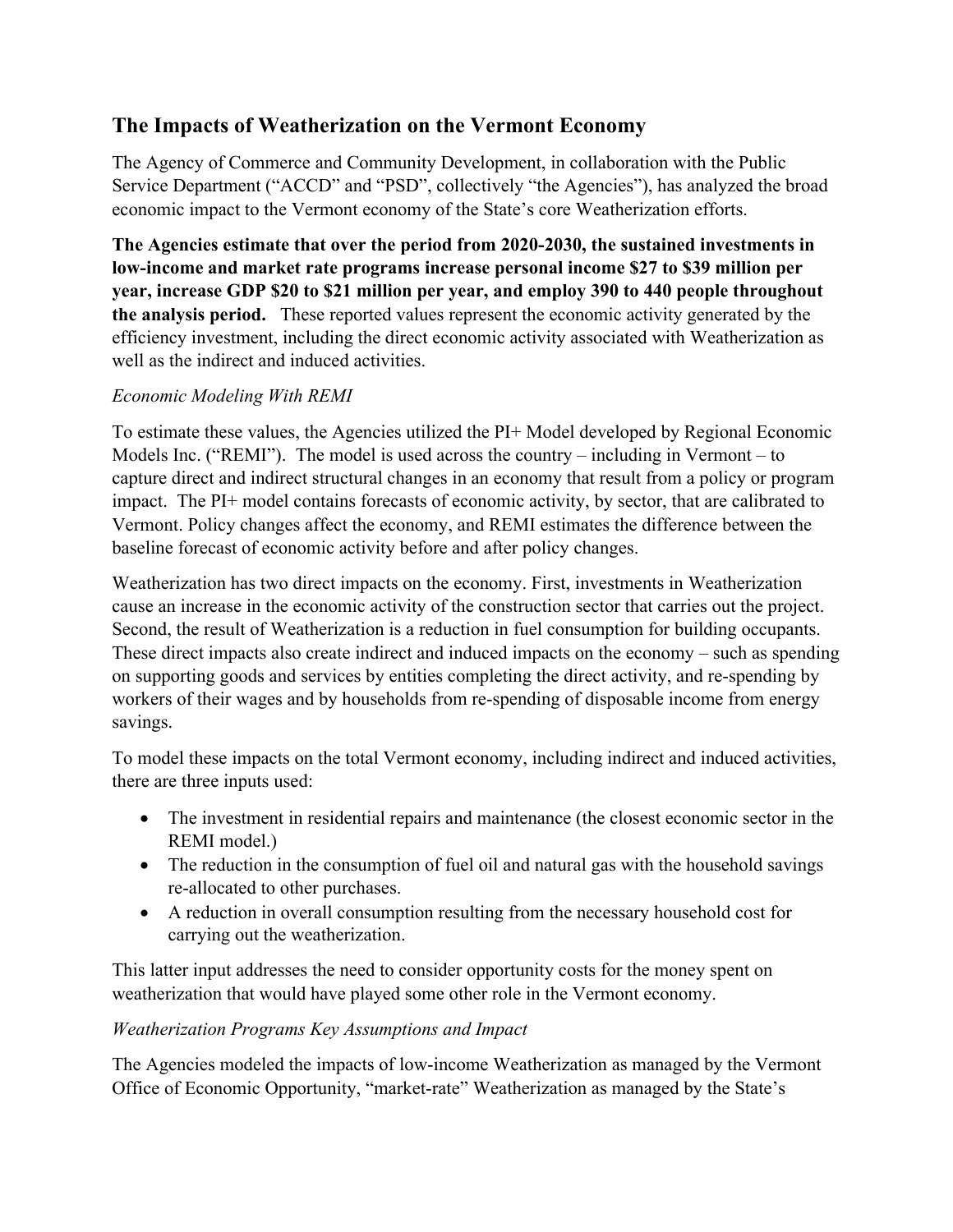Energy Efficiency Utilities and 3E Thermal, and a combination of all programs. Assumptions on investment and savings levels were taken from reporting required to track progress toward [1](#page-1-0)0.V.S.A.  $\S$ 581 targets.<sup>1</sup>

| Table 1: Key Input Assumptions by Market Sector – based on 2018 data |                         |                     |                |  |  |  |  |  |
|----------------------------------------------------------------------|-------------------------|---------------------|----------------|--|--|--|--|--|
|                                                                      | Low income <sup>2</sup> | Market <sup>3</sup> | Combined       |  |  |  |  |  |
| Weatherized Units/yr                                                 | 806                     | 971                 | 1.777          |  |  |  |  |  |
| Weatherization \$/yr                                                 | \$10.06 million         | \$8.78 million      | \$18.8 million |  |  |  |  |  |
| total costs                                                          |                         |                     |                |  |  |  |  |  |
| Average Fuel                                                         | 29.2%                   |                     | 26%            |  |  |  |  |  |
| Reduction per unit                                                   |                         |                     |                |  |  |  |  |  |

Both low-income and market-rate Weatherization programs require significant public resources to operate. Market-rate programs also require additional investment by building owners. As discussed above, the total expenditures (as represented in Table 1) induce economic activity in Vermont. REMI includes hundreds of categories in employment, income, and consumer spending, among others, that are affected by the expenditures, savings, and additional spending that is induced by the savings. Several outputs are highlighted in Table 2 showing incremental impacts of Weatherization programs to the economy.

| Table 2: Selected Economic Outputs, Average Annual Impact by Market <sup>4</sup> |                     |                     |                         |  |  |  |  |
|----------------------------------------------------------------------------------|---------------------|---------------------|-------------------------|--|--|--|--|
|                                                                                  | Low income          | Market              | Combined                |  |  |  |  |
| Employment (Jobs)                                                                | 205-235             | 185-205             | 390-440                 |  |  |  |  |
| Personal Income                                                                  | $+$ \$14-20 million | $+$ \$12-18 million | $+$ \$27 - \$39 million |  |  |  |  |
| GDP (annual growth)                                                              | $+10$ million       | $+$ \$11 million    | $+$ \$20 - 21 million   |  |  |  |  |

It is clear in that investments in weatherization have a positive impact on the Vermont economy. The most significant reason for this impact is that money used for weatherization is largely money spent in Vermont for labor, and some of the materials. This replaces spending by Vermonters on the wider range of consumption, much of which results in activity out of the state. A smaller, but additional positive economic impact is correlated with the fuel savings achieved

<span id="page-1-0"></span> $<sup>1</sup>$  After establishing interim goals, the Public Utility Commissioned established annual reporting mechanism,</sup> whereby the Public Service Department collects data from program administrators and submits to the Commission. The latest report can be found in case EEU 2013-03 on [ePUC.](https://epuc.vermont.gov/)

<span id="page-1-1"></span><sup>&</sup>lt;sup>2</sup> Low-income weatherization programs are funded mainly via an excise tax on fuels.

<span id="page-1-2"></span><sup>&</sup>lt;sup>3</sup> Market-rate programs are delivered by Energy Efficiency Utilities (Efficiency Vermont, Burlington Electric, and Vermont Gas Systems). Efficiency Vermont and Burlington Electric's programs are funded via revenues associated with Vermont's participation in the ISO-New England Forward Capacity Market and the Regional Greenhouse Gas Initiative. (3E thermal is administered and funded via a combination of Efficiency Vermont and OEO funding). 3E Thermal projects are reported here as market rate projects. Vermont Gas programs are funded through efficiency charges directly on customer bills.

<span id="page-1-3"></span><sup>4</sup> This table represents incremental impact to the economy. For example, for the low-income market the average \$10.06m annual investment results in between \$12-16 million average annual increase to Personal Income, depending on the year. Generally, over time, the impact to Personal Income increases over time, as the cumulative effect of savings continues.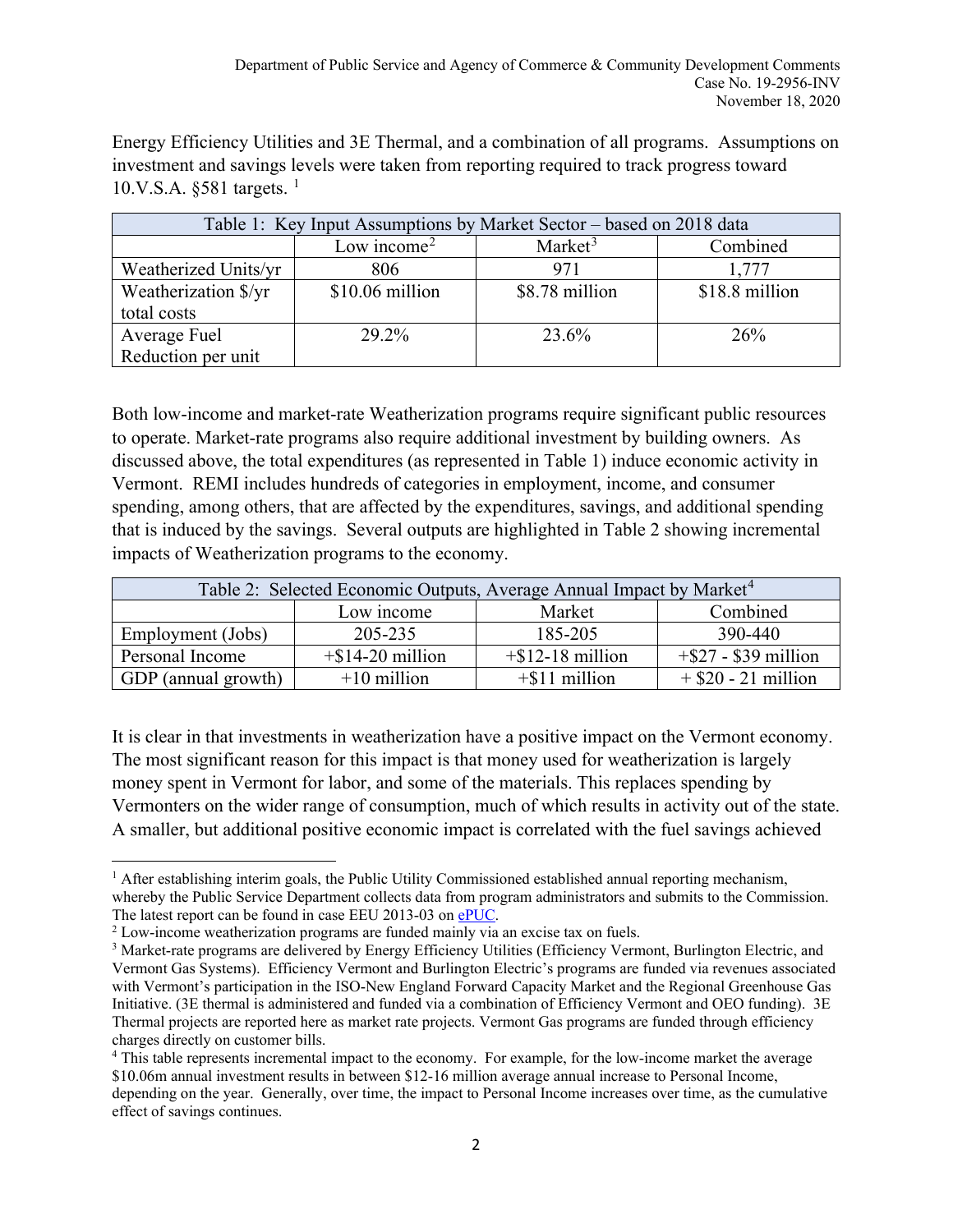by customers – with those fuel savings again spent on the wider range of consumption, with slightly more of that spending happening in the state relative to spending on fuels.

### *Non-Energy Benefits*

Non-Energy Benefits of weatherization are not included in the analysis. As is well understood, improved housing conditions as a result of weatherization – including thermal envelope, ventilation, and other health and safety measures improves health of occupants, particularly for lower income households.<sup>[5](#page-2-0)</sup> Moreover, improved health can lead to other positive outcomes, such as increased productivity. Modeling these impacts in REMI is outside the scope of this exercise.

### **Appendix – Additional Notes and Assumptions**

## *REMI Model Timing*

The model was run by providing inputs for a 13-year period from 2018 through 2030. The inputs were inflation adjusted to the 2018 figures included in Table 1. The REMI model takes a few years to equilibrate, and the impact figures are reported from Year three (2020). This is done because the impacts in Years One and Two are somewhat artificial – the model assumes that the activity goes from zero to the input values in 2018. That would require new hires, and other startup costs that have already been established because the weatherization activities were already taking place prior to 2018.

After year three, the level of annual economic impacts as measured by Gross Domestic Product decline somewhat (although they remain positive). This is because construction activity stays relatively constant while the savings in fuel use continue to increase each year based on the accumulation of weatherized housing units. Fuel use savings have only a small net positive impact on the Vermont economy, because even though fuel purchases move some money out of the state, it moves only slightly more money out-of-state than the general purchases that replace the fuel savings.

### *Data Inputs – Low-Income and Market-Rate Weatherization Programs*

As described above, the PSD collects data on progress toward meeting 10 V.S.A. 581 building goals. The full reported program activity in 2018 is included for reference in Table 3:

<span id="page-2-0"></span> $5$  See, for example, the Vermont Department of Health's [Weatherization + Health](https://www.healthvermont.gov/sites/default/files/documents/pdf/ENV_CH_WxHealthReport.pdf) Report, December 2018.